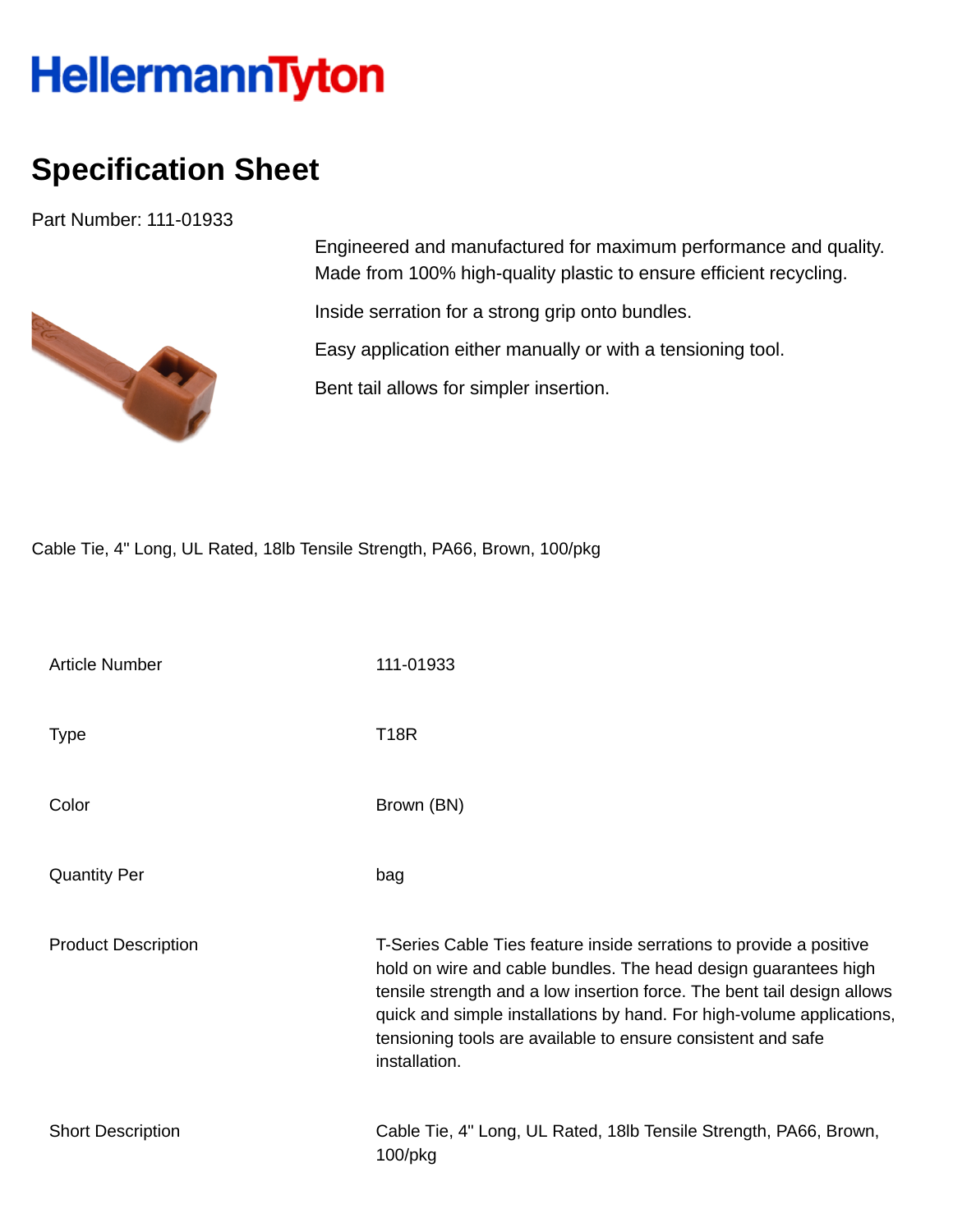Global Part Name T18R-PA66-BN

| Minimum Tensile Strength (Imperial)   | 18.0                   |
|---------------------------------------|------------------------|
| Minimum Tensile Strength (Metric)     | 80.0                   |
| Length L (Imperial)                   | 3.94                   |
| Length L (Metric)                     | 101.6                  |
| <b>Identification Plate Position</b>  | none                   |
| Releasable Closure                    | <b>No</b>              |
| <b>Tie Closure</b>                    | plastic pawl           |
| Variant                               | <b>Inside Serrated</b> |
| Width W (Imperial)                    | 0.10                   |
| Width W (Metric)                      | 2.45                   |
| <b>Bundle Diameter Min (Imperial)</b> | 0.06                   |
| <b>Bundle Diameter Min (Metric)</b>   | 1.5                    |
| <b>Bundle Diameter Max (Imperial)</b> | 0.87                   |
| <b>Bundle Diameter Max (Metric)</b>   | 22.0                   |
| Thickness T (Metric)                  | 1.0                    |